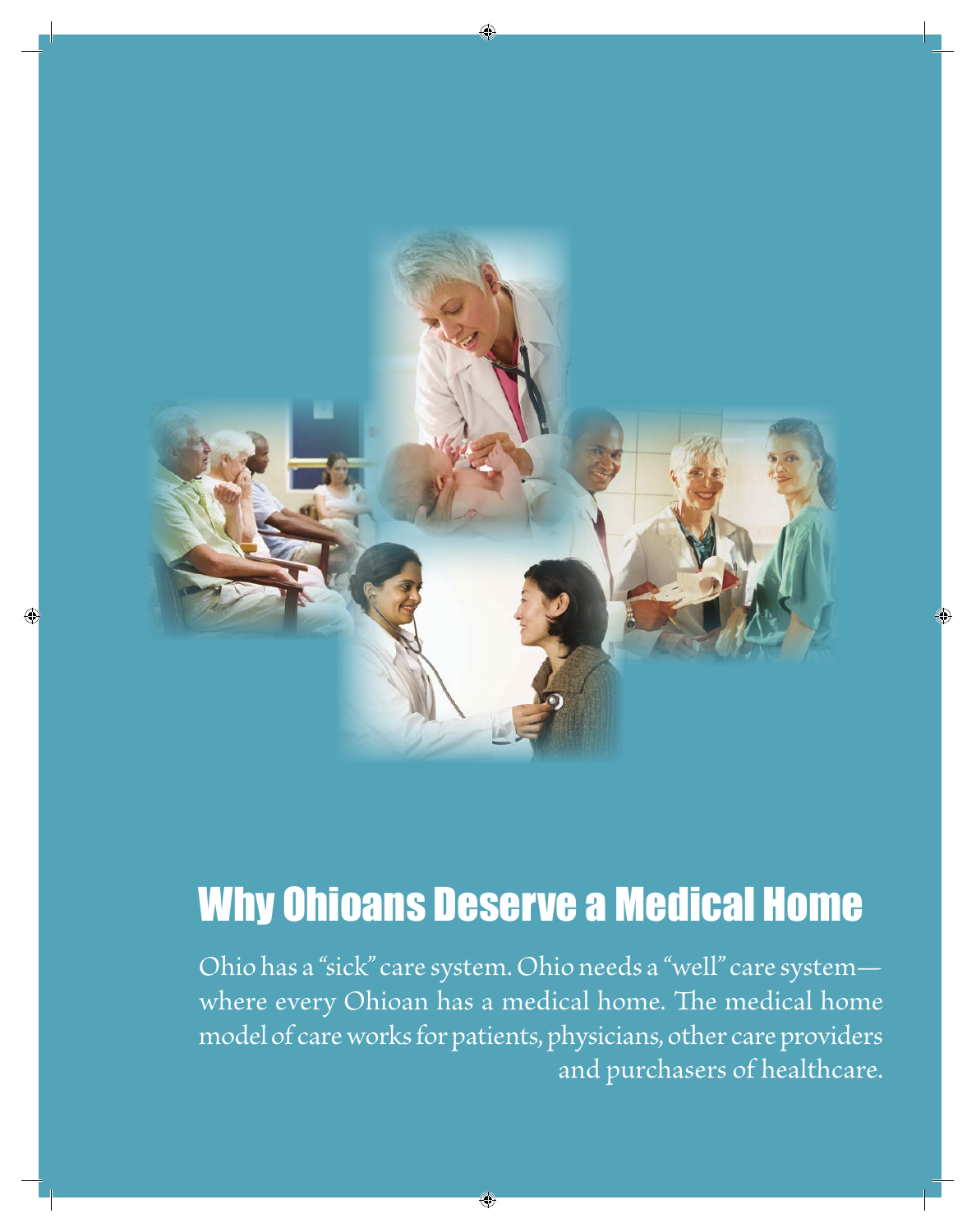Chris is a 30 year-old accountant, married with three children. Two years ago, he had blood clots in his leg and two pulmonary embolisms that resulted in a 10 day hospital stay—the diagnosis, lupus anticoagulant. When Chris got sick, he did not even have a regular primary care physician. Since his hospitalization he has been a patient at a general internal medicine practice that follows the medical home model. Chris, working collaboratively with his primary care physician and medical home team, is healthy, has needed no further hospitalization, and is able to go to work every day to support his family. Chris relies on his primary care physician to monitor his blood levels, coordinate his visits to subspecialists as needed and communicate what each subspecialist is doing by "connecting the dots" in a manner that is understandable. Biweekly, Chris and his primary care physician talk about managing his disease so that Chris can focus on more important things in life—like coaching his son's upcoming basketball tournament. That is what a medical home provides and why every Ohioan needs one.



#### **Healthcare in Crisis**

America spends more on healthcare per person than any other country in the world but only ranks  $14<sup>th</sup>$  in healthcare quality. Why? Developed countries with a strong primary care infrastructure have better overall population health. *(Robert Graham Center)* America's healthcare system focuses on "sick" care rather than "well" care. Practicing within the medical home model, primary care physicians ensure that patients receive consistent preventive care resulting in longterm good health. Primary care physicians, practicing within the medical home model, also manage chronic disease, saving money and keeping people healthy and productive.

In Ohio, over 6.7 million cases of seven chronic diseases (cancers, diabetes, heart disease, hypertension, stroke, mental disorders and pulmonary diseases like asthma) were reported in 2003. *(Milken Institute)*

The cost of treating chronic conditions in Ohio totaled \$13.5 billion in 2003. Lost workdays and lower employee productivity due to illness resulted in an estimated loss of another \$43.4 billion. *(Milken Institute)* By 2025, with improvement in prevention and management of chronic disease, Ohio can:

- Avoid 1.5 million new cases of chronic conditions
- Sharply reduce future economic costs of chronic disease by 27% (\$40 billion)
- Add \$151 billion to the state's economic output, a boost of 18%. *(Milken Institute)*

Studies clearly illustrate the value of the medical home model provided by the primary care physician. • When the numbers of primary care physicians, who provide medical home model care, are increased—improved health outcomes and decreased total costs are realized. *(Starfield)*

• Medical homes that provide a regular source of care, enhanced access and efficient practice help reduce and eliminate healthcare disparities among racial and ethnic minorities. *(Commonwealth Fund)*

# **What are Others Saying?**

• In North Carolina, a reformed payment system that incorporates a care management fee to incentivize medical home-like practices saved the state Medicaid program an estimated \$124 million in 2006. *(Robert Graham Center)* • Converting Medicare to a medical home-based system would save \$15.5 billion while improving the health of Medicare beneficiaries. *(Lewin Group)*



Paul is 60 and looking forward to retiring from his job at the steel mill in a few years. Paul's family doctor helps him keep his high blood pressure, high cholesterol and diabetes under control. Working third-shift, at times it is difficult for him to get in to see his doctor. But, his family physician recently transformed his practice into a medical home that offers extended office hours, e-mail communication and same-day appointment scheduling for things that cannot wait. One day his blood sugar went sky high after being medicated for a minor pulmonary condition. He was able to e-mail his

blood glucose readings daily to the doctor and his staff to help manage his insulin. Paul is able to stay healthy enjoying his grandkids and hobbies. He sees his doctor when he needs to without having to miss work. That is what a medical home provides and why every Ohioan needs one.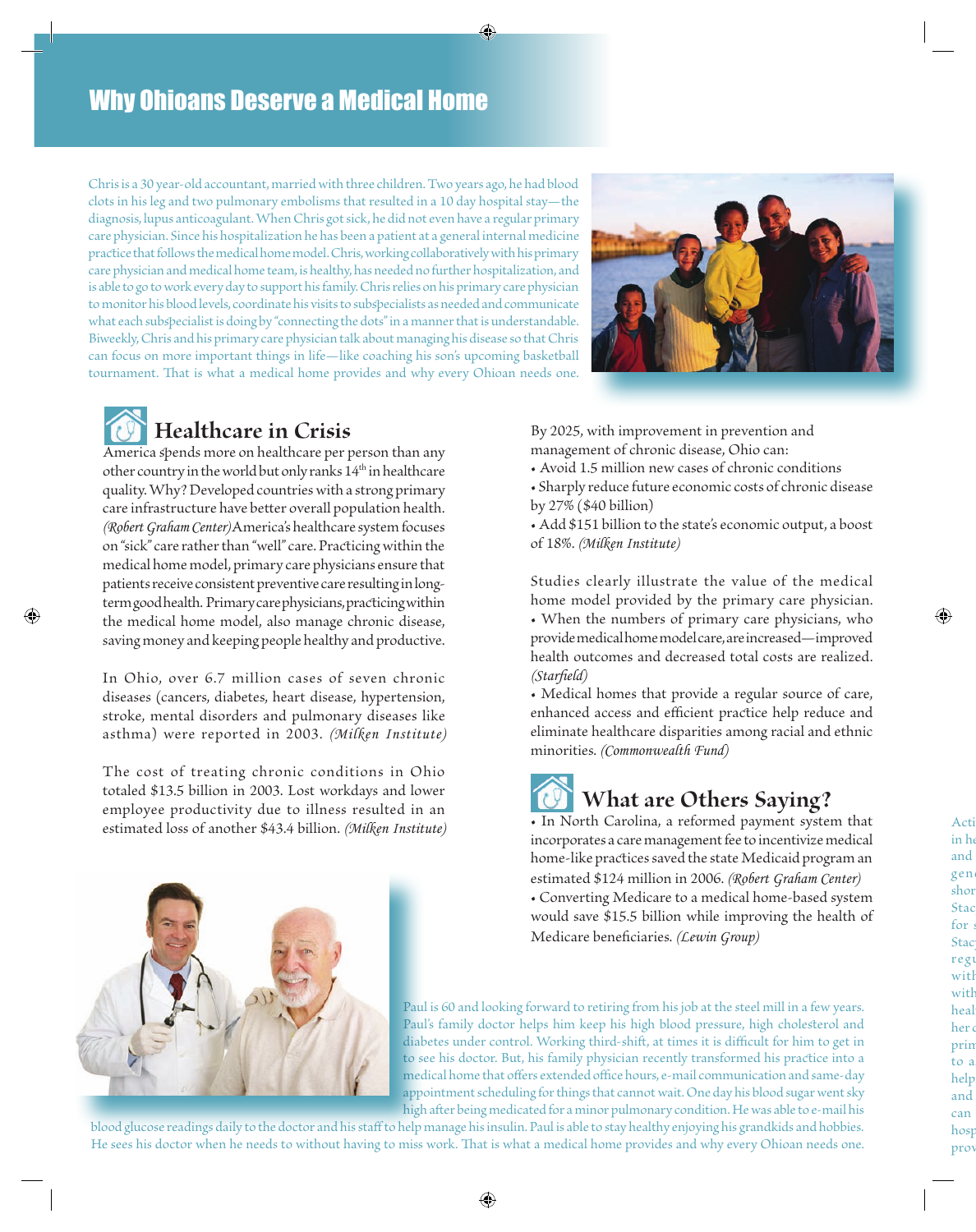• Large employers such as IBM are seeking meaningful, bold healthcare reform that recognizes the value of primary care. *(American Academy of Family Physicians)*



## **If Every Ohioan**

#### **had a Medical Home...**

You would have:

• A personal primary care physician and a medical office team that provides for your care

• Ease of making doctor's appointments with shorter waits and same day scheduling of appointments for those things that cannot wait

• Convenient consultations resulting from enhanced communication options (for example, e-mail and telephone interaction)

• Appointments and services that fit your schedule

• Access to health information technology, electronic health records and clinical information systems that eliminate duplicative services and tests

• Easy access to lab and test results

• A collaborative partnership with your physician to maintain good health and avoid sickness

• Patient education that allows you to make better informed decisions on recommended treatments and helps you follow your treatment plan successfully

• Health reminders and assistance with self-care and counseling.

Active in philanthropic work in her community, Stacy is 49 and was born with a chronic genetic disease that has shortened her life expectancy. Stacy has been hospitalized for several major surgeries. Stacy's primary care physician regularly communicates with Stacy's surgeons and with other members of the healthcare team involved in

her care. Electronic health records allow Stacy's primary care physician (her medical home) to assist Stacy with coordinating her care, helping her understand test results, treatments and self-care, and keeping her active so she can continue her work with her church and hospital charity. That is what a medical home provides and why every Ohioan needs one.



Morgan is a second-grader who plays forward for her elementary school soccer team, the Jets. Morgan's parents encourage her to be active and exercise regularly and proudly attend every match to cheer for Morgan and her teammates. When Morgan suffered a minor injury during soccer practice, her parents insisted on calling her pediatrician before heading off to the ER or urgent care. Luckily, Morgan's primary care physician is available for telephone consultations and she was able to see her in the office. While having her injury checked, her pediatrician noted that she was due for an immunization and she was able to do that at the same time. This unanticipated visit to Morgan's medical home saved time and money as her injury did not warrant a trip to the ER and was efficiently addressed by the primary care physician who has cared for Morgan since birth. That is what a medical home provides and why every Ohioan needs one.



### **What Constitutes a Medical Home?**

The seven core features of a patient-centered medical home include:

1. Personal Physician: Each patient has an ongoing relationship with a personal physician trained to provide first contact, continuous and comprehensive care.

2. Physician-directed Medical Practice: The patient's personal physician directs a team of caring health professionals, knowledgeable and dedicated healthcare educators, and compassionate staff.

3. Whole Person Orientation: The personal physician is responsible for taking care of each patient's needs, coordinating care and advocating for patients throughout the healthcare system including care provided by subspecialists, hospitals, nursing homes and other community resources. 4. Coordinated and Integrated Care: Care is coordinated across all parts of the healthcare system. Health information technology and exchange facilitates the patient getting care when and where it is wanted and needed and in a manner that is culturally and linguistically appropriate.

5. Quality and Safety: Physician practices are advocates for their patients supporting them in their quest for attaining the best health outcomes. Care planning is a joint collaboration between the patient, the patient's primary care physician, other subspecialist physicians, the healthcare support team and family members. The patient actively participates in decision-making and provides feedback to ensure expectations are met.

6. Enhanced Access: Open scheduling, expanded hours and new options for communication between patients, their personal physician and practice staff are available to enhance access to care.

7. Appropriate Payment: Payment appropriately recognizes the value of providing patients with a patient-centered medical home.

### Why Ohioans Deserve a Medical Home